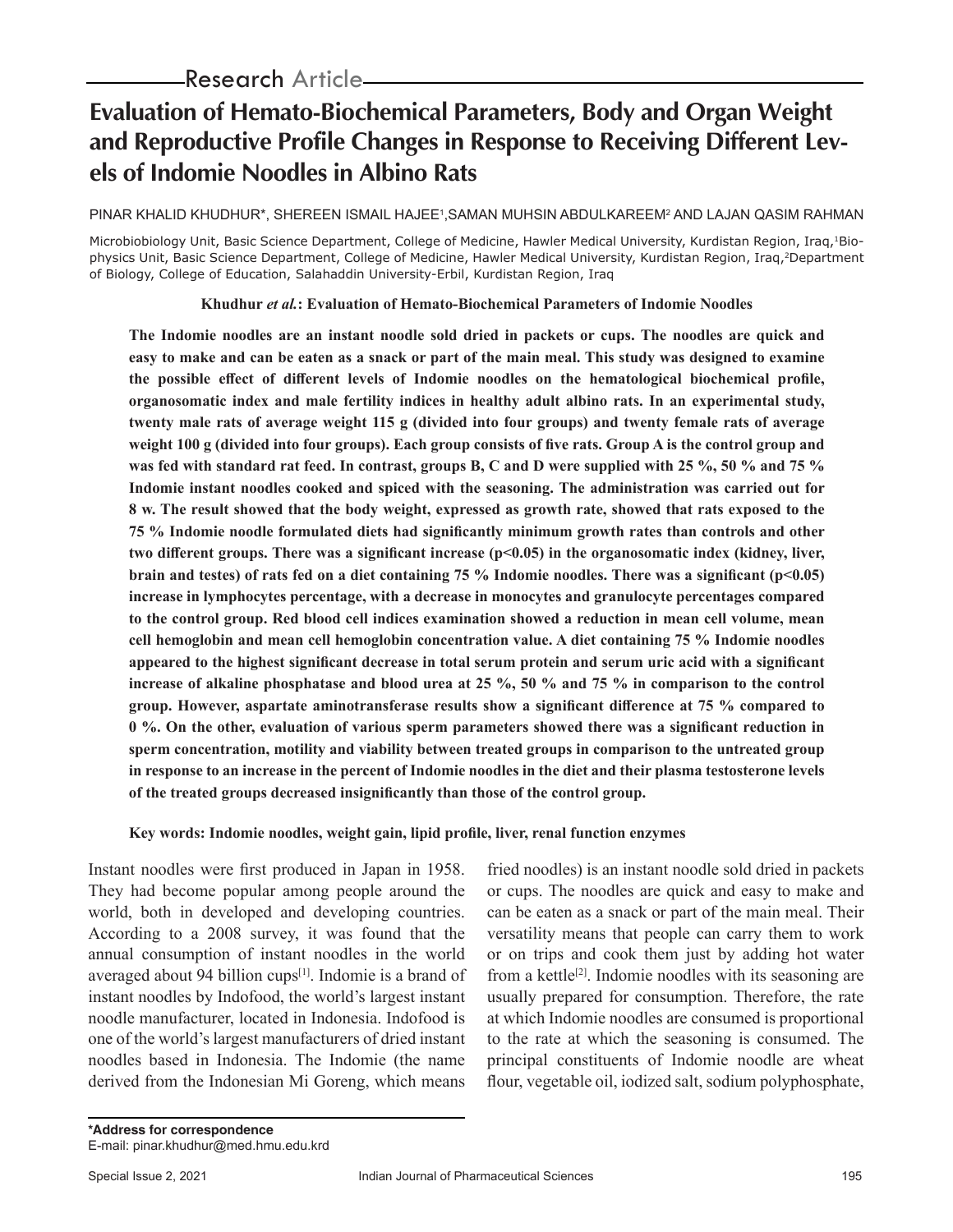sodium carbonate, potassium carbonate, guar gum and tartrazine, while that of the seasoning powder is iodized salt, monosodium glutamate (MSG, E-621), hydrolyzed vegetable protein, soy powder, garlic powder, chicken flavour and chili powder<sup>[3]</sup>.

The result obtained by Ejembi, Sanni<sup>[2]</sup> showed that Indomie noodle of 120 g pack contained 2.60 g of moisture, 0.50 g of ash, 0.20 g crude fiber, 24.00 g fats, 12.69 % proteins and 60.01 % of carbohydrates per serving. Indomie noodles also contain tartrazine (otherwise known as E102) as a synthetic lemonyellow azo dye used as a food colouring. It is water soluble and has a maximum absorbance in an aqueous solution. Tartrazine consists of an azo  $(-N=N-)$ group, which is very harmful to living things $[4]$ . The constituents of noodles have been implicated in causing teratogenic or carcinogenic changes in rats[5]. Industrial food manufacturers market MSG as a flavour enhancer because it balances, blends and rounds the total perception of other tastes<sup>[6]</sup>. The instant noodles manufacturing process usually makes use of the application of various substances like sodium, oxidized fat and oil (during instant frying), which might be detrimental to health. Previously reported that MSG have caused a various health hazard, including liver<sup>[7]</sup>, kidney damage<sup>[8]</sup> and a toxic effect on the testis; the toxic effect on the testes caused by producing a significant oligozoospermia and increases abnormal sperm morphology in a dose dependent fashion in male Wistar rats<sup>[9]</sup>. It has been implicated in male infertility by causing testicular hemorrhage, degeneration and alteration of sperm cell population and morphology $[10]$ . MSG also caused a reduction in the sperm count<sup>[11]</sup>. The present study was designed to examine the possible effect of different levels of Indomie noodles on the hematological biochemical profile, organosomatic index in healthy adult female albino rats and male fertility indices in healthy adult albino rats.

# **MATERIALS AND METHODS**

#### **Study design and animals population:**

Healthy adult female albino rats, weighing about 100g (90 d) and healthy adult male albino rats, weighing about 115 g (90 d) provided from the animal house in the Department of Biology, College of Education, Salahaddin University-Erbil. The rats were housed in clean polypropylene cages, maintained in an air conditioned animal house with a constant photo period of 12 h light/dark cycle (lights on at 6:00 a.m.). They were fed with pellet diet and drinking water *ad libitum*. The female rats were divided into four groups, 5 in each: A, B, C and D. Group A is the control group and was fed with normal rat feed, while groups B, C and D were supplied with 25 %, 50 % and 75 %, respectively and the male rats were divided into four groups, 5 in each: A, B, C and D. Group A is the control group and was fed with standard rat feed, while groups B, C and D were fed with 25 %, 50 % and 75 %, respectively Indomie instant noodles cooked and spiced with the seasoning. Feeding was done for 8 w.

On the 56th d, the rats were sacrificed. Blood samples were collected by withdrawing the blood from the right ventricle of the heart for hematological, biochemical and hormonal assays. About 2 ml of blood was collected in tubes containing Ethylenediamine tetraacetic acid (EDTA) as an anticoagulant for hematological analysis using a fully automated 3 part differential hematology analyzer. However, about 5 ml of blood was collected in a gel tube then allowed to stand at room temperature for 10-15 min. The serum collected was then gently separated by centrifuging at 3500 rpm for 15 min; the serum obtained was stored at -20° until it was used for biochemical and hormonal assays.

#### **Indomie noodles:**

Cartons of one mostly consumed variety (normal size consists of 70 g, containing 7 g seasoning) of a popular Indomie noodle (Indomie instant noodles, Kingdom of Saudi Arabia (KSA)) were obtained from a supermarket in Erbil, Kurdistan Region-Iraq. The ingredients contained in the Indomie noodles were: wheat flour, vegetable oil, iodized salt, sodium polyphosphate, sodium carbonate, potassium carbonate, guargum, tartrazine and antioxidant (Tert-butylhydroquinone (TBHQ)). The seasoning powder (spices) contains iodized salt, MSG (621), sugar, hydrolyzed vegetable protein, soy powder, pepper, garlic powder and chicken flavour.

# **Bodyweight, weight gain and organosomatic index of experimental rats:**

Bodyweight changes were recorded every week throughout the experiments. Bodyweight gain and vital organs of experimental rats were weighed at the end of treatment. The liver, brain, testes, right and left kidneys were removed and weighed to measure the organosomatic index (organ weight×100/body weight).

#### **Evaluation of complete blood count:**

Complete blood count includes hemoglobin (Hb),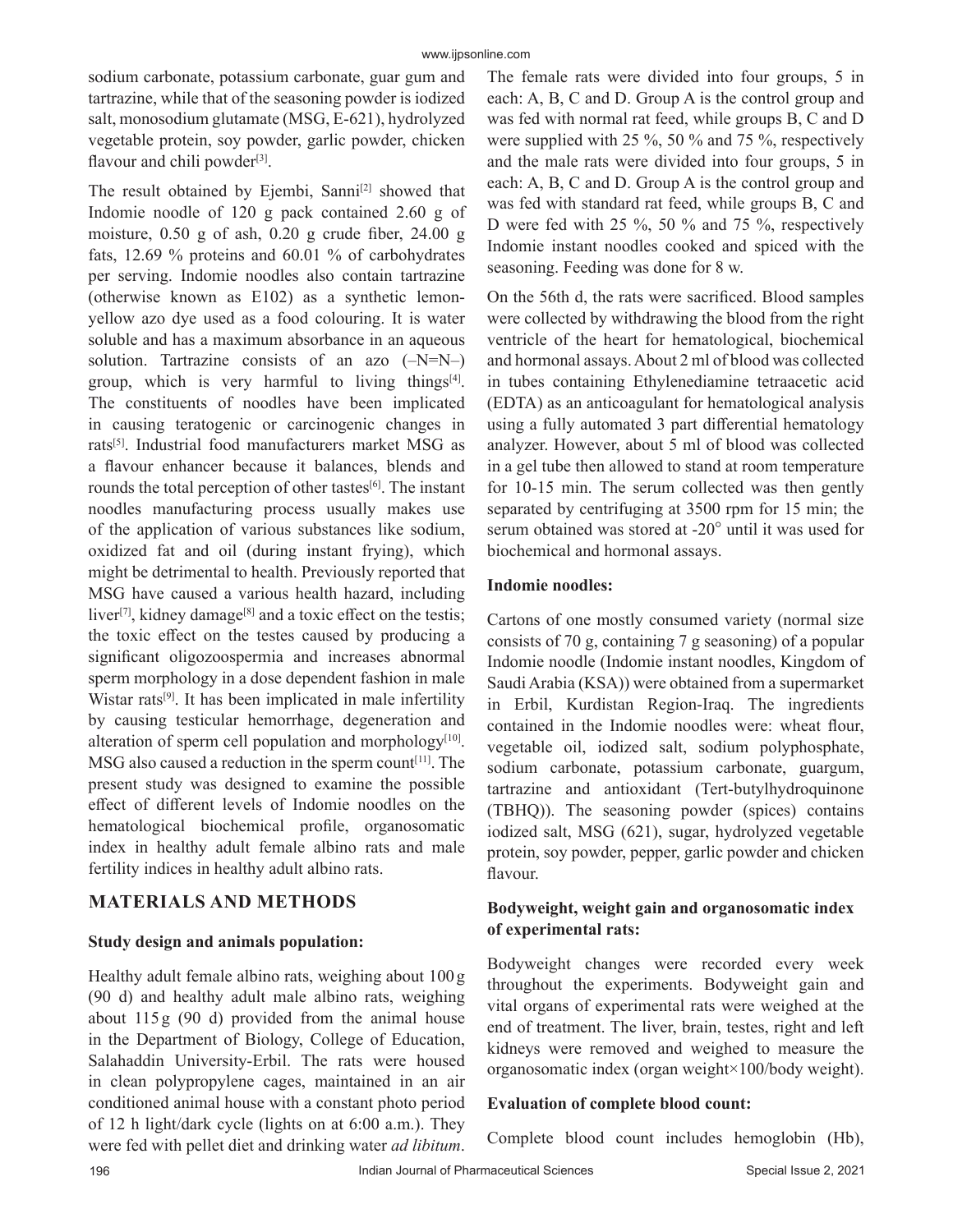packed cell volume (PCV), total red blood corpuscles (RBC), the total count of white blood cells (WBC), differential count, platelets count, RBC indices such as mean cell volume (MCV), mean cell hemoglobin (MCH) and mean cell hemoglobin concentration (MCHC) were analyzed by ABX Micro ES60, Horiba, a fully automated 3 part differential hematology analyzer.

#### **Determination of biochemical tests:**

COBAS INTEGRA 400 plus system, fully automated biochemical analyzer (Germany) was used to determine the concentrations of the following biochemical parameters in rats sera of control and experimental grouped rats.

# **Lipid profile test:**

Cholesterol, Triglycerides (TGs) and high-density lipoprotein (HDL) cholesterol analyses are performed on a COBAS INTEGRA 400 plus system analyzer, which is serviced by Roche Diagnostics (Deutschland). Cholesterol is measured enzymatically using the cholesterol high performance reagent (cat. no. 80106), BIOLABO, France. TGs are analyzed enzymatically, simultaneously with cholesterol using reagents from the same manufacturer (TGs/glycerol phosphate oxidase (GPO), cat. no. 80019). Direct HDL cholesterol reagent is obtained from Centronic GmbH, Wartenberg, Germany (Direct HDL, cat. no. CF09000100) and analyzed simultaneously with cholesterol and TGs. Low-density lipoprotein cholesterol (LDL-C) was calculated using the Friedewald equation<sup>[12]</sup>, as shown in the following:

LDL Cholesterol=total serum cholesterol−(HDL+total TG/5) mg/100ml

# **Fasting blood sugar:**

Glucose activity of serum was assayed by using a commercial kit (BIOLABO, France, cat. no. 87409).

# **Renal function test:**

Urea activity of serum was assayed by using a commercial kit (BIOLABO, France, cat. no. 80021). Creatinine activity of serum was assayed by using a commercial kit (BIOLABO, France, cat. no. 80107). The serum's uric acid activity was assayed by using a commercial kit (BIOLABO, France, cat. no. 80001).

# **Liver function test:**

Total serum bilirubin (TSB) activity of serum was

assayed by using a commercial kit (BIOLABO, France, cat. no. 80403). Alkaline phosphatase (ALP) activity of serum was assayed by using a commercial kit (NS, BIOTECH, cat. no. 0520). Alanine transaminase (ALT) and aspartate aminotransferase (AST) activities were assayed by using a commercial kit (NS, BIOTECH, cat. no. 02100). The serum's total protein activity was assayed by using a commercial kit (BIOLABO, France, cat. no. LP87016).

#### **Spermatological evaluation:**

Cauda epididymis was separated from caput and corpus regions, weighed and suspended in 2 ml of phosphate buffer saline (PBS, pH 7.2) at 37°. The epididymal fluid was collected in PBS by giving cuts to the cauda epididymis and sperm enriched epididymal fluid was collected in a tube. The spermatozoa were analyzed for their motility, concentration, viability and abnormalities.

#### **Sperm motility:**

The motility of sperm was evaluated directly after mincing in a drop of sperm suspension, microscopically. A drop of sperm suspension under the coverslip was examined for motility at 400x and percent motility was calculated. About 200 motile and non-motile spermatozoa were observed using an Olympus microscope. Sperm motility was expressed as a percent of motile sperm of the total sperm counted<sup>[13]</sup>.

#### **Sperm concentration:**

The sperm concentration was carried out by diluting the sperm suspension with PBS (1:20) using a WBC diluting pipette, then mixed. After that, a drop of them was delivered into the Neubauer hemocytometer on each side of the counting chamber. The hemocytometer is allowed to stand for 5 min for sedimentation<sup>[14]</sup>, then sperms were counted in large eight squares of 1 mm<sup>2</sup> each area except the central erythrocyte counting area of Neubauer's chamber was performed and multiplied by a 5×104 factor to calculate the total number of sperms.

# **Sperm viability percentage:**

The live/dead ratio was determined using 1 % Eosin and 5 % Nigrosin in 3 % sodium citrate dehydrate solution according to the method described by Wells and Awa<sup>[15]</sup>.

#### **Sperm abnormalities:**

About 100 spermatozoa were observed under a microscope for changes in sperm morphology,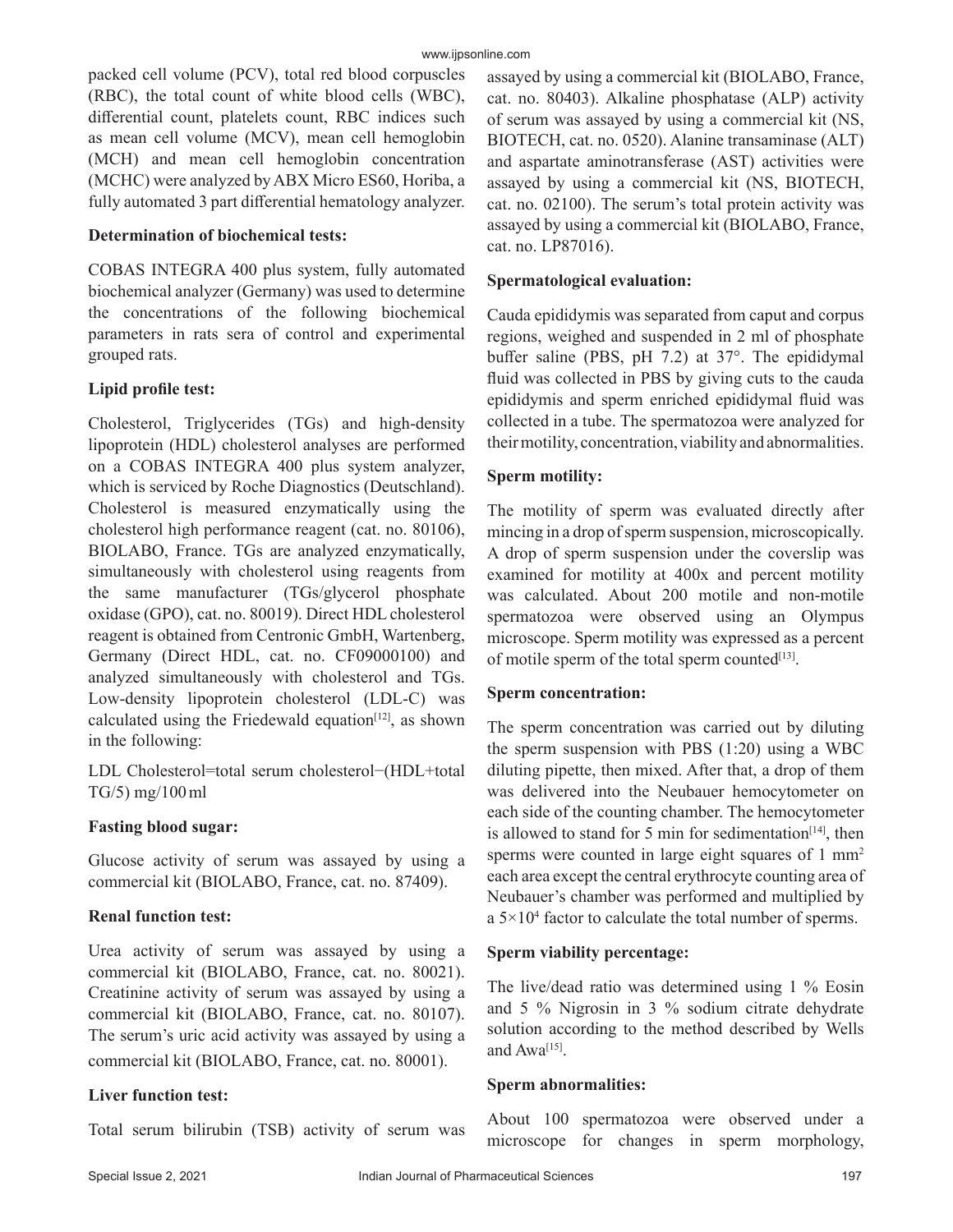according to the method of Feuston, Bodnar $[14]$ .

#### **Plasma testosterone assay:**

The serum level of testosterone was determined by the enzyme-linked immunosorbent assay (ELISA) technique by use DRG ELISA testosterone (ELISA EIA-1559, 96 wells; DRG Instruments, GmbH, Marburg, Germany).

# **Statistical analysis:**

Data are expressed as the mean±standard deviation (SD). Analysis of results was performed by one way analysis of variance (ANOVA) followed by Tukey's multiple comparisons test to determine significant differences between the experimental groups using GraphPad Prism 6 version 7.01 for Windows (Graph Pad Software 2012). Mean values were considered to be statistically significant at  $p<0.05^{[16]}$ .

# **RESULTS AND DISCUSSION**

The body weights at the beginning of the experimental period and after 8 w of all experimental groups are demonstrated in Table 1. A gradual increase in the body weight of normal control rats (105.73 % in males and 61.80 % in females) and those exposed to 25 % Indomie noodles (70.03 % in males and 61.27 % in females), 50 % Indomie noodles (70.93 % in males and 56.82 % in females) and 75 % Indomie noodles (48.87 % in males and 25.08 % in females) was recorded compared with their initial body weights. The statistical analysis of body weight, expressed as growth rate, showed that rats exposed to the 75 % Indomie noodle formulated diets had significantly minimum growth rates than controls and other two different groups.

The effects of Indomie noodle formulated diet on the organ body weight ratio (organosomatic index) of albino female rats are shown in Table 2 and male rats are shown in Table 3. The data presented in Table 2 showed that there was an insignificantly increase ( $p<0.05$ ) in the organ weight of the liver (hepatosomatic index) in the group given 50 % and 75 % Indomie noodles compared to control. Also in Table 3 it shows that there was no significant variation in organosomatic index between group  $A(0\%)$  with the groups which processed with 25 % and 50 % (group B and C) from Indomie noodles in the brain, liver, kidney and testes. Whereas there was a significant difference ( $p$ <0.05) between group A (0 %) of male rats in organs (brain and testes) compared with group D, which administered 75 % Indomie noodles in the organosomatic index and a significant increase  $(p<0.05)$  in the organ weight of the right and left kidney in the group fed with 50 % and 75 % Indomie noodle supplemented diet shown in Table 2.

Hematological parameters between control and experimental groups in female rats are compared in Table 4. There was no significant difference between both 0 % and 25 % of all presented parameters, whereas a significant difference in 50 % for parameters: lymphocytes percentage, monocytes percentage, granulocytes percentage and platelets (109/L) which is 87.50±0.81, 7.85±0.53, 4.65±0.28 and 590.50±18.73, respectively. On the other hand, the group of 75 % showed a significant difference for the last four parameters MCV, MCH, MCHC and platelets, which is 53.00±1.15, 18.20±0.51, 34.62±0.49, 799.50±39.68, respectively. The rest of the parameters for different groups were not statistically significant, as shown in Table 4.

|                              |                    |                   |                                          |                   | Mean±standard deviation              |                        |                                                       |                       |
|------------------------------|--------------------|-------------------|------------------------------------------|-------------------|--------------------------------------|------------------------|-------------------------------------------------------|-----------------------|
| <b>Parameters</b>            | Group A $(0 %)$    |                   | Group B $(25%)$                          |                   | Group C (50 %)                       |                        | Group D (75 %)                                        |                       |
|                              | Male group         | Female<br>group   | Male group                               | Female<br>group   | Male group                           | <b>Female</b><br>group | Male group                                            | Female group          |
| Initial body<br>weight $(g)$ | $115.25 \pm 04.11$ | $102.75 \pm 2.98$ | $125.5 \pm 07.59$                        | $102.25 \pm 6.80$ | $123.25 \pm 09.06$ 101.50 $\pm 3.10$ |                        | $118.5+9.39$                                          | $101.75 \pm 4.34$     |
| Weight gain<br>(g)           | 237.25+13.81       |                   | $166.25 \pm 4.85$ 213.2 $\pm$ 11.17 $^*$ |                   |                                      |                        | 164.75±8.42 210.25±09.74* 159.25±7.93 176.25±11.50*** | $127.25 \pm 6.29$ *** |
| Weight gain<br>(%)           | $122+9.83$         | $63.50 \pm 1.91$  | $87.75 \pm 6.18$ ***                     | $62.50 \pm 3.00$  | $87+6.21***$                         | $57.75 \pm 4.85$       | $57.75 \pm 3.20***$                                   | $25.50+4.35***$       |
| Weight gain<br>(%)           | $105.73 \pm 5.13$  | $61.80 + 0.50$    | $70.03 \pm 5.25$ ***                     | $61.27 \pm 3.97$  | $70.93 \pm 8.12***$                  | $56.82 \pm 3.05$       | $48.87 \pm 3.29$ ***                                  | 25.08±4.41***         |

| TABLE 1: EFFECTS OF INDOMIE NOODLE FORMULATED DIET ON BODY WEIGHTS IN MALE AND FEMALE |
|---------------------------------------------------------------------------------------|
| <b>ALBINO RATS</b>                                                                    |

Significance levels are indicated as follows: \*\*\*indicates significance at the 0.1 % level and \*indicates significance at the 5 % level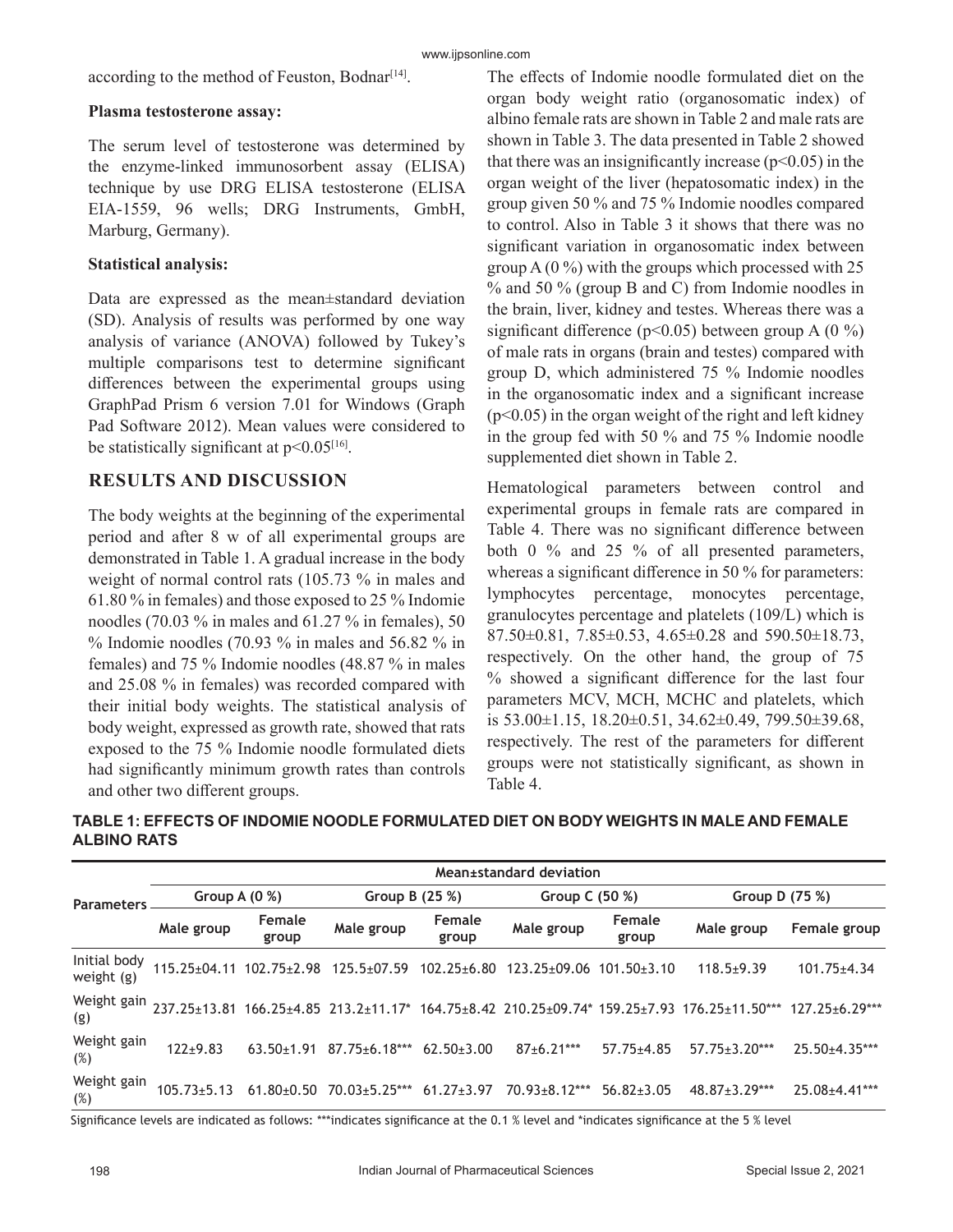#### www.ijpsonline.com

#### **TABLE 2: EFFECTS OF INDOMIE NOODLES ON SOME ORGANOSOMATIC INDEX IN FEMALE ALBINO RATS**

|                           |                 | Mean±standard deviation |                   |                   |
|---------------------------|-----------------|-------------------------|-------------------|-------------------|
| <b>Parameters</b>         | Group A $(0\%)$ | Group B $(25%)$         | Group C $(50\%)$  | Group $D(75%)$    |
| Hepatosomatic index       | $3.73 \pm 0.25$ | $3.89 \pm 0.08$         | $4.00+0.56$       | $4.29 \pm 0.55$   |
| Renosomatic index (right) | $0.34 \pm 0.01$ | $0.39 \pm 0.02$         | $0.41 \pm 0.03^*$ | $0.42 \pm 0.05^*$ |
| Renosomatic index (left)  | $0.33 \pm 0.01$ | $0.36 \pm 0.02$         | $0.40+0.02*$      | $0.40\pm0.05*$    |

Significance levels are indicated as follows: \*indicates significance at the 5 % level

#### **TABLE 3: EFFECTS OF INDOMIE NOODLES ON THE ORGANOSOMATIC INDEX IN MALE ALBINO RATS**

|                             | Mean±standard deviation |                 |                  |                    |  |  |  |
|-----------------------------|-------------------------|-----------------|------------------|--------------------|--|--|--|
| <b>Parameters</b>           | Group A $(0 %)$         | Group B (25 %)  | Group C $(50\%)$ | Group D $(75%)$    |  |  |  |
| Brainsomatic index          | $0.66 \pm 0.10$         | $0.80+0.15$     | $0.80+0.10$      | $0.97 \pm 0.17$ *  |  |  |  |
| Hepatosomatic index         | $3.86 \pm 0.14$         | $3.28 + 0.23$   | $3.52 + 0.56$    | $3.68 + 0.28$      |  |  |  |
| Renosomatic index (right)   | $0.43{\pm}0.05$         | $0.41 \pm 0.03$ | $0.40+0.02$      | $0.43 \pm 0.06$    |  |  |  |
| Renosomatic index (left)    | $0.41 \pm 0.05$         | $0.40+0.06$     | $0.40+0.03$      | $0.43 \pm 0.05$    |  |  |  |
| Gonadosomatic index (right) | $0.49 \pm 0.08$         | $0.61 \pm 0.07$ | $0.60 + 0.05$    | $0.73 \pm 0.13$ ** |  |  |  |
| Gonadosomatic index (left)  | $0.49 \pm 0.01$         | $0.61 \pm 0.10$ | $0.60 + 0.06$    | $0.68 \pm 0.07**$  |  |  |  |

Significance levels are indicated as follows: \*\*indicates significance at the 1 % level and \*indicates significance at the 5 % level

#### **TABLE 4: EFFECTS OF INDOMIE NOODLES ON COMPLETE BLOOD COUNT (CBC) IN FEMALE ALBINO RATS**

|                                | Mean±standard deviation |                    |                      |                      |  |  |
|--------------------------------|-------------------------|--------------------|----------------------|----------------------|--|--|
| <b>Parameters</b>              | Group A $(0 %)$         | Group B $(25%)$    | Group C (50 %)       | Group D (75 %)       |  |  |
| Leucocytes count<br>$(10^9/L)$ | $6.17 \pm 3.30$         | $6.65 \pm 2.19$    | $6.90 \pm 0.69$      | $8.27 \pm 1.28$      |  |  |
| Lymphocytes (%)                | $77.67 \pm 2.75$        | $80.32 \pm 3.60$   | $87.50 \pm 0.81$ *** | $78.25 \pm 1.91$     |  |  |
| Monocytes (%)                  | $10.52 \pm 1.13$        | $9.95 \pm 1.55$    | $7.85 \pm 0.53*$     | $9.00 \pm 1.06$      |  |  |
| Granulocytes (%)               | $11.80 \pm 2.26$        | $9.72 \pm 2.40$    | $4.65 \pm 0.28$ ***  | $12.75 \pm 0.85$     |  |  |
| RBC count $(10^{12}/L)$        | $5.94 \pm 0.15$         | $6.15 \pm 0.59$    | $6.18 \pm 0.52$      | $6.36 \pm 0.35$      |  |  |
| Hemoglobin (g/dl)              | $12.07 \pm 0.35$        | $12.35 \pm 0.86$   | $10.75 \pm 1.36$     | $11.52 \pm 0.44$     |  |  |
| Hematocrit (%)                 | $33.22 \pm 1.03$        | $34.27 \pm 2.15$   | 34.07±4.10           | $33.70 \pm 1.39$     |  |  |
| MCV(f)                         | $55.75 \pm 0.50$        | $56.00 \pm 2.16$   | $54.50 \pm 0.57$     | $53.00 \pm 1.15$ *   |  |  |
| $MCH$ (pg)                     | $20.27 \pm 0.29$        | $20.07 \pm 0.65$   | $19.95 \pm 0.12$     | $18.20 \pm 0.51$ *** |  |  |
| $MCHC$ (g/dl)                  | $36.30 \pm 0.42$        | $36.05 \pm 0.51$   | $36.65 \pm 0.20$     | 34.62±0.49***        |  |  |
| Platelets $(10^9/L)$           | $672.75 \pm 35.25$      | $638.75 \pm 48.56$ | 590.50±18.73*        | 799.50±39.68**       |  |  |

Significance levels are indicated as follows: \*\*\*indicates significance at the 0.1 % level, \*\*indicates significance at the 1 % level and \*indicates significance at the 5 % level

The data presented in Table 5 showed that female rats fed on a diet containing 75 % Indomie noodles appeared to the highest significant decrease in total serum protein  $(5.92\pm0.12 \text{ g/dl})$  than rats fed on a diet containing 25  $%$  and 50 % Indomie noodles (6.32 and 6.30 g/dl, respectively) compared to rats fed on a diet containing 0 % Indomie noodles (6.80 g/dl). Although the mean level of serum glucose, total cholesterol, LDL-C and TG was higher in experimental groups, when added Indomie noodles for their diets and the differences were insignificant.

The effects of different levels of Indomie noodles formulated diet on liver function indices of female rats were demonstrated in Table 6. The results have been taken from parameters that show that the first one (AST) show significant differences at 75 %  $(264.50\pm19.15)$ , whereas this result is not significant in the other percentage levels. In the ALT and TSB, there is no significant difference in all the percentage levels. However, in the ALP, the results show the significant value at 25 %, 50 % and 75 %, which is 284.75±10.68, 342.25±10.81 and 397.75±14.08, respectively in comparison to the control group  $(172.25\pm11.61)$ .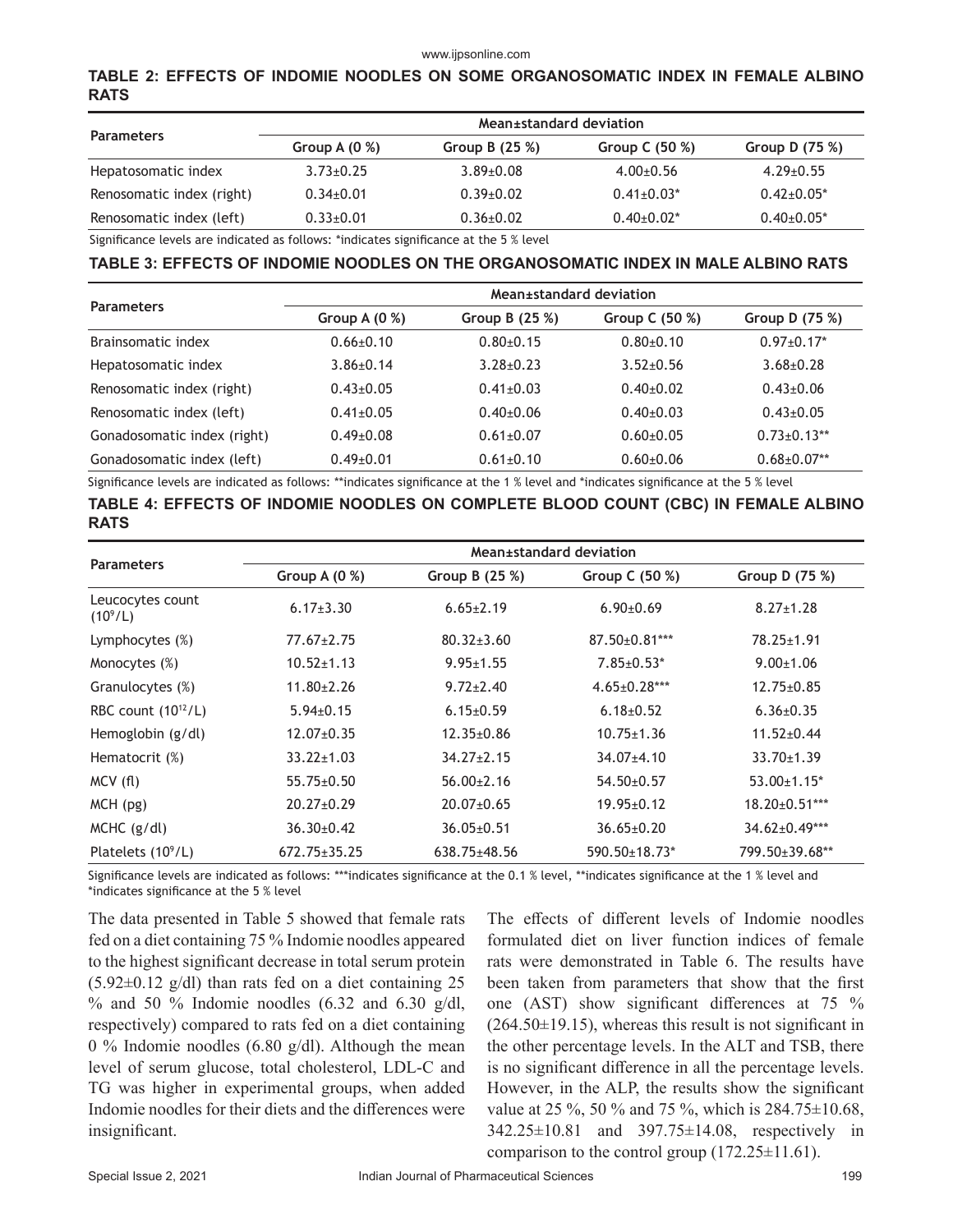| <b>Parameters</b>         | Mean±standard deviation |                   |                   |                    |  |  |  |
|---------------------------|-------------------------|-------------------|-------------------|--------------------|--|--|--|
|                           | Group A $(0 %)$         | Group B $(25%)$   | Group C $(50\%)$  | Group D (75 %)     |  |  |  |
| Total protein (mg/dl)     | $6.80{\pm}0.08$         | $6.32+0.25$       | $6.30+0.40*$      | $5.92 \pm 0.12***$ |  |  |  |
| Serum glucose (mg/dl)     | $140.57 \pm 16.31$      | $152.42+9.73$     | $154.60 \pm 8.69$ | $155.10+5.30$      |  |  |  |
| Total cholesterol (mg/dl) | $69.10+6.15$            | $69.80 \pm 11.29$ | $82.20 \pm 3.49$  | $71.52 + 9.49$     |  |  |  |
| HDL cholesterol (mg/dl)   | $75.97 \pm 2.85$        | $76.20 \pm 10.67$ | $75.42 \pm 8.61$  | 75.37±6.94         |  |  |  |
| LDL cholesterol (mg/dl)   | $30.30 \pm 7.64$        | $32.05 \pm 6.50$  | $31.30 \pm 1.48$  | $35.75 \pm 6.91$   |  |  |  |
| $TGs$ (mg/dl)             | $119.20 \pm 2.52$       | $119.47 \pm 6.20$ | $119.92 \pm 7.99$ | $134.70 \pm 6.93$  |  |  |  |

#### **TABLE 5: EFFECTS OF INDOMIE NOODLES ON SERUM PROTEIN, GLUCOSE AND LIPID PROFILE IN FEMALE ALBINO RATS**

Significance levels are indicated as follows: \*\*\*indicates significance at the 0.1 % level and \*indicates significance at the 5 % level

#### **TABLE 6: EFFECTS OF INDOMIE NOODLES ON LIVER FUNCTION TESTS IN FEMALE ALBINO RATS**

| Parameters    |                 | Mean±standard deviation |                        |                        |  |  |  |
|---------------|-----------------|-------------------------|------------------------|------------------------|--|--|--|
|               | Group A $(0\%)$ | Group B $(25%)$         | Group C $(50\%)$       | Group D $(75%)$        |  |  |  |
| AST (U/L)     | $161.50 + 8.18$ | $185.00 \pm 18.09$      | $166.75 \pm 16.31$     | $264.50 \pm 19.15$ *** |  |  |  |
| ALT $(U/L)$   | $60.25 + 4.92$  | $64.50 \pm 7.04$        | $62.25 + 5.43$         | $63.50+5.32$           |  |  |  |
| ALP $(IU/L)$  | 172.25+11.61    | $284.75 \pm 10.68$ **   | $342.25 \pm 10.81$ *** | 397.75±14.08***        |  |  |  |
| $TSB$ (mg/dl) | $1.65 \pm 0.75$ | $2.75 \pm 3.46$         | $2.05 \pm 1.02$        | $0.90+0.28$            |  |  |  |

Significance levels are indicated as follows: \*\*\*indicates significance at the 0.1 % level and \*\*indicates significance at the 1 % level

Results in Table 7 refer to serum creatinine, urea and uric acid in rats fed on a different percentage of Indomie noodles than rats fed on basal diet. Serum creatinine reached a non-significant difference among all the percentage levels while blood urea shows the significant value at 25 % is 51.32 mg/dl, 50 % is 52.45 mg/dl and 75 % is 52.82 mg/dl in comparison to 0.0 % (43.92 mg/dl). On the other view, serum uric acid shows a non-significant difference in the 25 % level in comparison to the control group, whereas the other two percentage levels (50 % and 75 %) show a significant difference, which is 2.15 and 2.12 mg/dl, respectively.

Evaluation of various sperm parameters showed there was a significant difference in sperm concentration, motility and viability between these groups, as shown in Table 8. The average value of sperm concentration of rats in group B (47.80 $\pm$ 2.35), C (40.15 $\pm$ 3.66) and D  $(32.65\pm6.41)$  were significantly  $(p<0.05)$  lower compare with that of the group A rats  $(68.00\pm9.69)$ . The degree of sperm motility of rats in group  $A(0\%)$  was significantly ( $p<0.05$ ) higher than what was observed in rats in each of the treatment groups. Sperm viability was insignificantly decreased in rats treated with 25 % and 50 % of Indomie noodles. The average sperm viability was found to be 88.25±8.05 and 85.75±8.46 % in these groups, respectively. A significant decrease  $(p<0.05)$  in the sperm viability (74.25±9.28 %) was observed in rats exposed to 75 % of Indomie noodles when compared with that of the control rats  $(92.25 \pm 5.56 \%)$ . The results of the present study showed there was an insignificant reduction in the normal sperms  $(p>0.05)$  of the rat that received Indomie noodles compared with the control group. Compared to group A (control group), the plasma testosterone levels were insignificantly lowered in 50 % and 75 % of Indomie noodles, whereas the testosterone levels in rats with 25 % of Indomie noodles were not changed (Table 9).

The minimum body weight gain was noted in rats consuming 75 % Indomie noodle formulated diets  $(27.63 \%)$  than the control group  $(59.68 \%)$ . This minimum increase is an indication that supplementation with Indomie noodles did not support growth because a typical serving of noodles contains a very low amount of protein typically 1-3 % compared to the pellets fed to animals in the control group $[17]$ .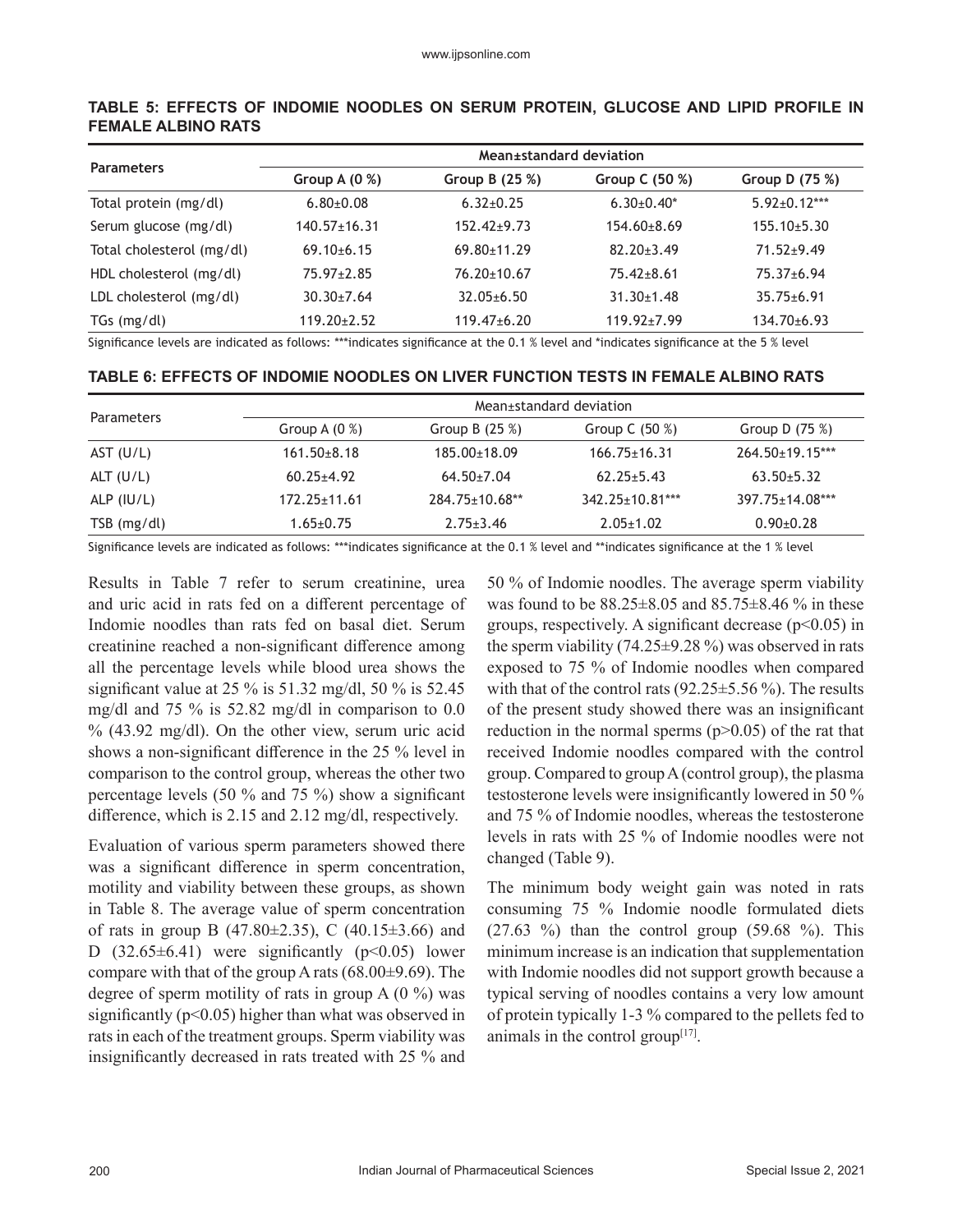#### **TABLE 7: EFFECTS OF INDOMIE NOODLE FORMULATED DIET ON KIDNEY FUNCTION TESTS IN FEMALE ALBINO RATS**

|                          | Mean±standard deviation |                    |                    |                     |  |  |
|--------------------------|-------------------------|--------------------|--------------------|---------------------|--|--|
| <b>Parameters</b>        | Group A $(0\%)$         | Group B $(25%)$    | Group C $(50\%)$   | Group D $(75%)$     |  |  |
| Serum creatinine (mg/dl) | $1.19 \pm 0.14$         | $1.09 + 0.32$      | $1.40\pm0.17$      | $1.45 \pm 0.20$     |  |  |
| Blood urea (mg/dl)       | $43.92 \pm 3.58$        | $51.32 \pm 4.58$ * | $52.45+2.24**$     | $52.82 \pm 1.65$ ** |  |  |
| Serum uric acid (mg/dl)  | $5.87 \pm 1.79$         | $4.47 \pm 0.54$    | $2.15 \pm 0.20$ ** | $2.12 \pm 1.22$ **  |  |  |

Significance levels are indicated as follows: \*\*indicates significance at the 1 % level and \*indicates significance at the 5 % level

#### **TABLE 8: SPERM ANALYSIS OF RATS WITH DIFFERENT LEVELS OF INDOMIE NOODLES**

|                          | Mean±standard deviation |                     |                      |                      |  |  |
|--------------------------|-------------------------|---------------------|----------------------|----------------------|--|--|
| <b>Parameters</b>        | Group A $(0\%)$         | Group B $(25%)$     | Group C $(50\%)$     | Group D $(75%)$      |  |  |
| Sperm count $(10^6$ /ml) | $68.00+9.69$            | $47.80 \pm 2.35$ ** | $40.15 \pm 3.66$ *** | $32.65 \pm 6.41$ *** |  |  |
| Sperm motility (%)       | $89.75 \pm 3.77$        | $77.50 + 6.24*$     | $65.00+4.08***$      | $52.50+7.50***$      |  |  |
| Sperm viability (%)      | $92.25 \pm 5.56$        | $88.25 \pm 8.05$    | $85.75 \pm 8.46$     | $74.25 \pm 9.28$ *   |  |  |
| Sperm abnormality (%)    | $13.25 \pm 2.62$        | $15.75 \pm 5.90$    | $17.75 \pm 7.18$     | $22.25 \pm 9.03$     |  |  |

Significance levels are indicated as follows: \*\*\*indicates significance at the 0.1 % level, \*\*indicates significance at the 1 % level and \*indicates significance at the 5 % level

#### **TABLE 9: EFFECT OF INDOMIE NOODLES ON TESTOSTERONE LEVELS IN MALE ALBNO RATS**

| <b>Parameters</b>          | Group $A(0\%)$  | Group B $(25%)$ | Group C $(50\%)$ | Group D $(75%)$ |
|----------------------------|-----------------|-----------------|------------------|-----------------|
| Testosterone level (ng/ml) | $1.54 \pm 1.35$ | $1.52 \pm 1.32$ | $1.01 \pm 0.31$  | $0.38 + 0.34$   |

The organosomatic index was insignificantly changed in treated groups compared to the control group (group A) except in group D in male rats (75 %) in the brain and testes. An increase in organ-body weight ratio is an indication of inflammation<sup>[18]</sup>. It has been reported that an increase in the liver weight of animals is a common sign of induced toxicity as a result of the induction of liver enzymes, which could be due to a marked proliferation of the smooth endoplasmic reticulum<sup>[19]</sup>. The increase in kidney weight is suggestive of nephropathy[20]. Also, as brain tissue swells or shrinks, the cellular transporters activity is approximately changed by the up or down regulations, as reported in the case of hyponatremia or hypernatremia. However, there are many different causes of cell swelling or shrinkage, including drug poisoning, water intoxication, hypoxia and acute hyponatremia. Brain swellings can lead to severe cytotoxic oedema and may lead to a marked reduction in the size of the ventricular system and basal cisterns[21].

There were significant differences  $(p<0.05)$  among treatment groups for most of the hematological parameters. The total leucocyte count was not affected by the dietary treatments, thereby indicating that no pathological effect was induced by the Indomie noodles inclusion in the diets; hence the health status of the rats was okay<sup>[22]</sup>. There was a significant ( $p$ <0.05) increase in lymphocytes percentage, with a decrease of monocytes percentage and granulocytes percentage compared to the control group. Red blood cell indices examination showed a reduction in MCV, MCH and MCHC values. This shows that the three levels of Indomie noodles (25, 50 and 75 %) in all blood parameters were different from the control values. The decrease in hemoglobin in the corpuscles is probably due to the impaired biosynthesis of haeme in the bone marrow<sup>[23]</sup>. An increase in platelet count in 75 % compared to the control group possibly suggests secondary thrombocytosis. It was suggested this increase might be due to excessive intake of one of Indomie noodle and seasoning components (sodium and glutamate) that affect blood and body fluid compartments and water balance of the body. They also add that it could be related to the biosynthesis of the thrombopoietin hormone that stimulates the production of platelets[24].

The result of this study showed that serum protein decreased as concentrations of Indomie noodles increased. Total protein was significantly  $(p<0.05)$ reduced in both 50 % and 75 % group compared to control group rats. Concentrations of albumin, bilirubin and total protein in the blood can indicate the functional state of the liver<sup>[25]</sup>. Albumin in conjunction with other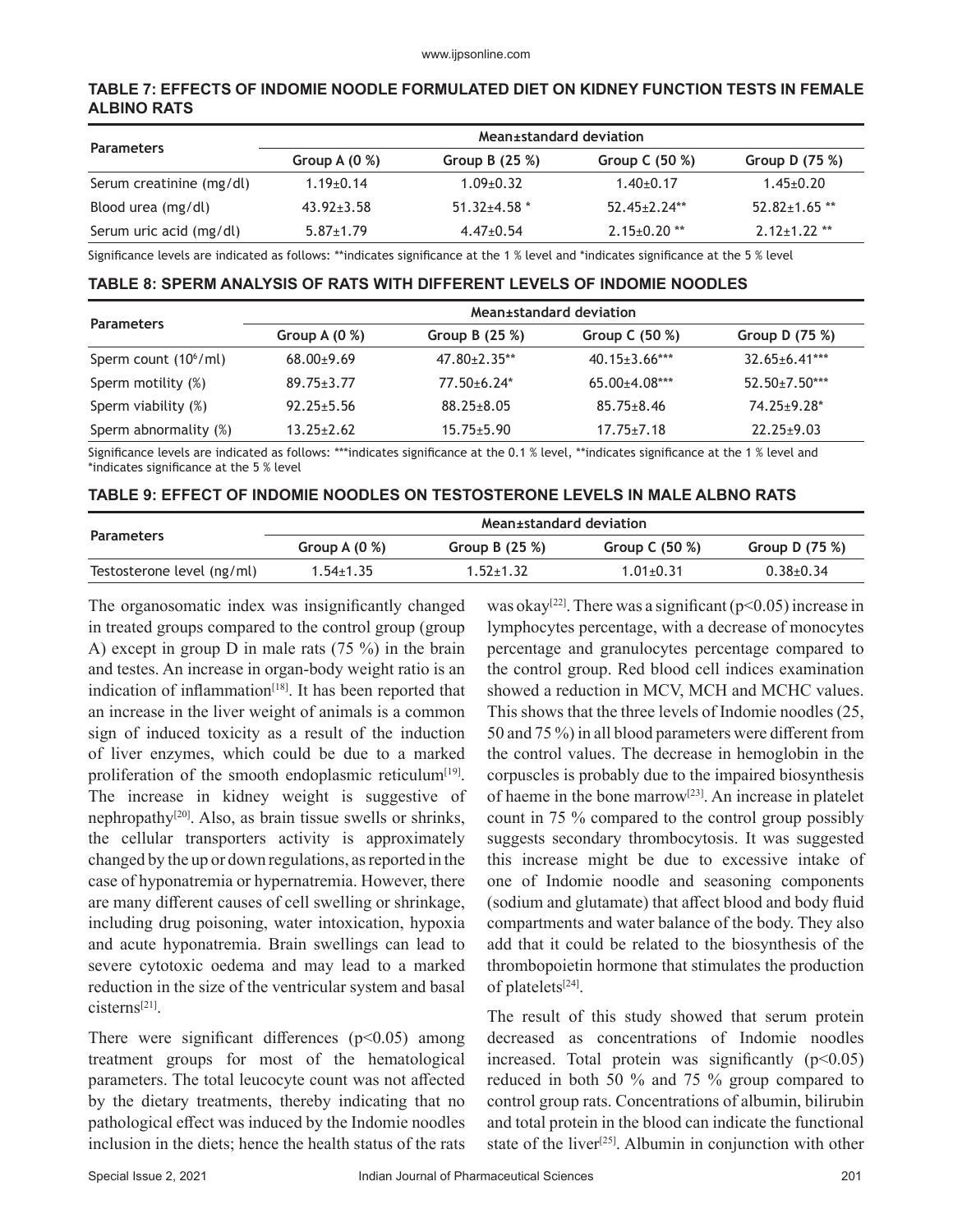plasma proteins exerts a colloidal osmotic pressure, which serves to maintain a normal blood volume. Thus, the reduction in total protein concentration might be due to minimizing a synthetic function of the liver<sup>[26]</sup>. There was an insignificant increase ( $p$ <0.05) in the concentration of total cholesterol, TGs and LDL-cholesterol with a reduction of HDL-cholesterol level at different percentages of Indomie noodles supplementation compared to control. The increase in the cholesterol concentration in the groups fed Indomie noodles is due to the absence of fiber in the formulated  $\text{diet}^{[27]}$  and due to diets high in fiber have the ability to bind cholesterol, because dietary fiber reduces the concentration of both cholesterol and triacylglycerols[28].

ALT test activity is related to general hepatocellular and AST to mitochondrial damage. Serum levels of AST, ALT and ALP enzymes would increase due to its release. High serum levels of AST and ALT are usually indicative of liver deterioration in animals<sup>[29]</sup> and humans<sup>[30]</sup>. High ALP serum levels are probably due to damage to membrane permeability of hepatocytes, resulting in leakage of this enzyme into the bloodstream[31].

Urea was significantly ( $p$ <0.05) increased in 25 %, 50 % and 75 % compared to the control group while, serum creatinine was insignificantly increased compared to the control group because renal function indices are used to assess the normal functioning capacity of the different parts of the nephron<sup>[32]</sup>. Urea excretion by the kidney is the primary method of nitrogen excretion while creatinine, a catabolic product of muscle, is a useful index of assessing the functional capacity of the glomerular and tubular regions of the nephrons and low levels are seen in some types of liver disease and diets that are very low in protein<sup>[33]</sup>. Uric acid significantly ( $p<0.05$ ) decrease in 50 % and 75 % compared to control group because uric acid is the end product of the catabolism of tissue nucleic acid, purine bases metabolism[34].

The effect of Indomie noodles in male reproductive capacity appears to be mostly unknown, but results of the present study demonstrate that graded concentrations of Indomie noodles had significant adverse effects on sperm concentration, motility and viability. In mammals, spermatogenesis is entirely dependent upon testosterone<sup>[35]</sup>; however, the only total abolition of testicular androgen action resulted in consistent azoospermia<sup>[36]</sup>. Androgens act to stimulate spermatogenesis through androgen receptors (ARs) located on Sertoli cells and peritubular myoid cells of the testis[37]. It has been demonstrated that androgen stimulation of spermatogenesis requires direct androgen action on the Sertoli cells<sup>[38]</sup> and this was necessary for postmeiotic spermiogenesis $[36]$ . Thus, appropriate regulation of androgen activity via the hypothalamicpituitary-testis axis is necessary for the initiation and maintenance of spermatogenesis. The indication is that the reduced cauda epididymal sperm counts observed in the Indomie noodles treated rats may be the result of a considerable decline in the influence of testosterone on spermatogenesis in these rats.

The outcome of this study has shown that significant increases in platelet count, AST, ALP and blood urea values were determined while significant decreases in MCH, MCHC, total protein and serum uric acid values were observed in rats treated with Indomie noodles. However, with the consumption of Indomie noodles, significant decrease in sperm count, sperm motility and sperm viability were determined in rats treated with Indomie noodles. Also, Indomie noodles consumption could have adverse effects on the body weight, braintestes and liver-kidney weights of adult rats. This mean the Indomie noodles do not promote growth because it has low protein and high carbohydrate content.

#### **Conflicts of Interest:**

The authors declared no conflict of interest.

# **REFERENCES**

- 1. Polpuech C, Chavasit V, Srichakwal P, Paniangvait P. Effects of fortified lysine on the amino acid profile and sensory qualities of deep-fried and dried noodles. Malays J Nutr 2011;17(2).
- 2. Ejembi D, Sanni M, Emmanuel FT, Abbah OC. Evaluation of the biochemical composition and proximate analysis of indomie noodle. Int J Med Appl Sci 2014;3(1):166-75.
- 3. Sanni ME, Emmanuel D, Friday T, Abbah O, Ogala E. Effects of chronic administration of indomie noodles on the activity of alanine aminotransferase of rat kidney. J Pharm Biomed Sci 2013;30(30):S65-71.
- 4. Ngah WS, Ariff NF, Hanafiah MA. Preparation, characterization and environmental application of crosslinked chitosan-coated bentonite for tartrazine adsorption from aqueous solutions. Water Air Soil Pollut 2010;206(1):225-36.
- 5. Moutinho IL, Bertges LC, Assis RV. Prolonged use of the food dye tartrazine (FD&C yellow  $n \Box$  5) and its effects on the gastric mucosa of Wistar rats. Braz J Biol 2007;67(1):141-5.
- 6. Loliger J. Function and importance of glutamate for savory foods. J Nutr 2000;130(4):915S-20S.
- 7. Onyema OO, Farombi EO, Emerole GO, Ukoha AI, Onyeze GO. Effect of vitamin E on monosodium glutamate induced hepatotoxicity and oxidative stress in rats. Indian J Biochem Biophys 2006;43(1):20-4.
- 8. Sharma A. Monosodium glutamate-induced oxidative kidney damage and possible mechanisms: a mini-review. J Biomed Sci 2015;22(1):1-6.